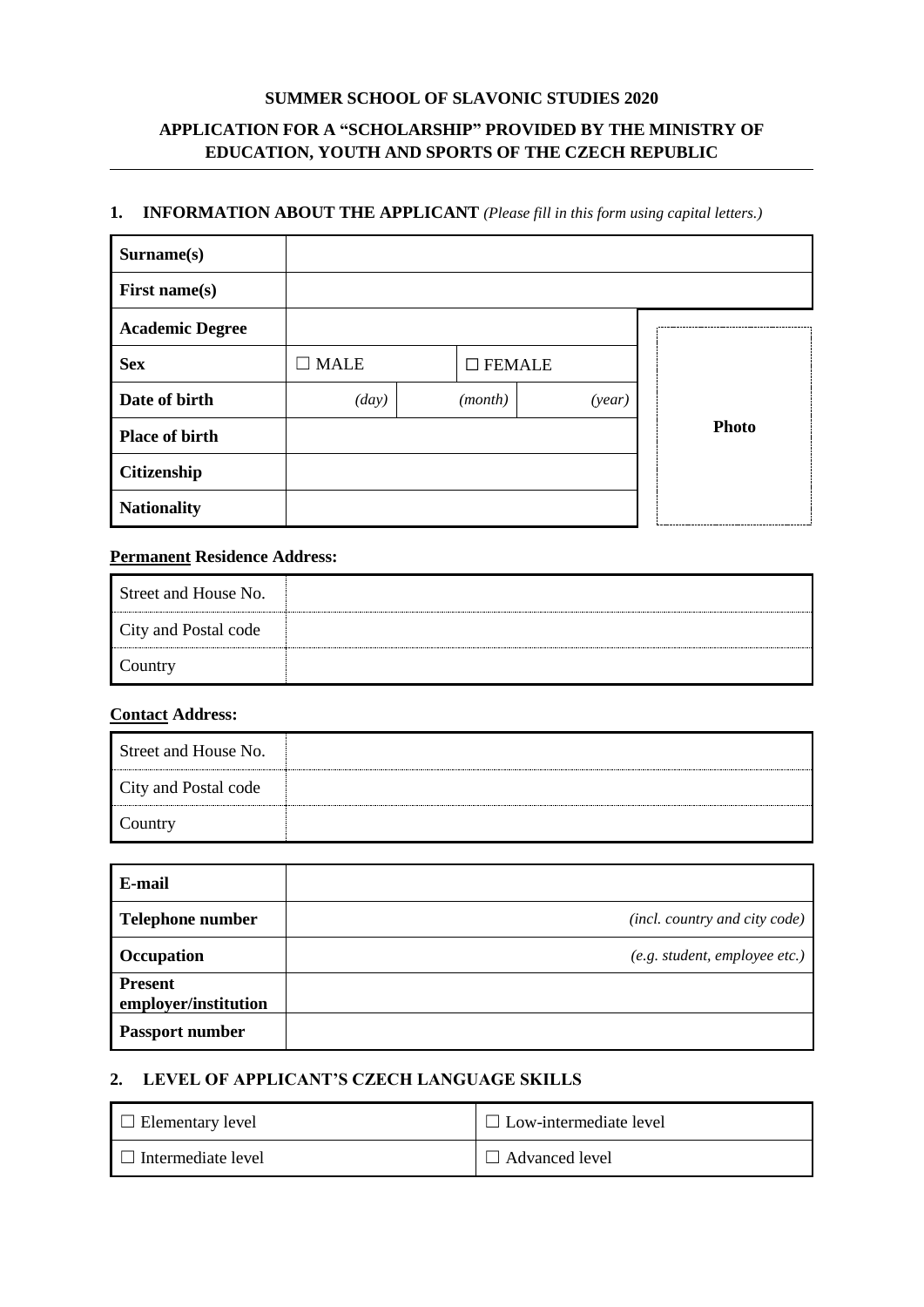Describe your experience with the Czech language: .................................................................................................................................................................... Where did you study the Czech language, for how long and what study programme? *(if applicable)* .................................................................................................................................................................... .................................................................................................................................................................... What are your interests related to the Czech language or culture? *(linguistics, literature, history etc.)* .................................................................................................................................................................... Have you participated at the Summer School of Slavonic Studies before? ☐Yes, three or more times ☐Yes, twice ☐Yes, once ☐No, never

# **3. FURTHER INFORMATION**

| I am a vegetarian: | $\Box$ YES $\Box$ NO |                 | I request accommodation in hall of residence |
|--------------------|----------------------|-----------------|----------------------------------------------|
| I am a smoker:     | $\Box$ YES $\Box$ NO | (student dorm): | $\Box$ YES $\Box$ NO                         |
| Other requests:    |                      |                 |                                              |

*(Whether there is a possibility to request a single room in the accommodation, please consult the preferred institution providing the Summer School course.)*

## **4. ELECTION OF PREFERRED SUMMER SCHOOL**

I would prefer to attend the Summer School of Slavonic Studies at the following institution - choose one or indicate priorities *(The number of scholarships and their distribution among individual Summer Schools is established by the MEYS. Please, consult the Embassy of the Czech Republic or other institution receiving the applications which Summer School course you may apply to. The MEYS reserves the right to change the place and term of the Summer School course covered by the scholarship. Scholarship holders are not guaranteed to be placed at the Summer School requested in his/her application.)*:

| $\Box$ Poděbrady                                                           | Pilsen                                                                         | <b>Brno</b><br>H                                                                 |  |
|----------------------------------------------------------------------------|--------------------------------------------------------------------------------|----------------------------------------------------------------------------------|--|
| Summer Czech Language Course<br>for foreigners in Poděbrady                | <b>International Summer Language</b><br>School                                 | Summer School of Slavonic<br>(Czech) Studies                                     |  |
| Institute for Language and<br>Preparatory Studies of Charles<br>University | Institute of Applied Language<br>Studies, University of West<br><b>Bohemia</b> | Department of Czech for<br>Foreigners, Faculty of Arts,<br>Masaryk University    |  |
| $6^{th} - 31^{st}$ July 2020                                               | $11^{th} - 31^{st}$ July 2020                                                  | $18th$ July – $15th$ August 2020                                                 |  |
| $\Box$ Olomouc                                                             | <b>Prague</b>                                                                  | $\Box$ České Budějovice                                                          |  |
| Summer School of Slavonic<br><b>Studies</b>                                | Summer School of Slavonic<br><b>Studies</b>                                    | Summer School of Slavonic Studies<br><b>Faculty of Arts, University of South</b> |  |
| Faculty of Arts, Palacký<br>University                                     | <b>Faculty of Arts, Charles</b><br>University                                  | <b>Bohemia</b>                                                                   |  |
| $18th$ July – $16th$ August 2020                                           | $24th$ July – $21st$ August 2020                                               | $16th$ August – 7 <sup>th</sup> September 2020                                   |  |

## **5. IMPORTANT**

The Summer Schools of Slavonic Studies offering **Czech language courses** are organised by several public universities in the Czech Republic: **Charles University (**Faculty of Arts, **Prague),** Charles University **Institute for Language and Preparatory Studies in Poděbrady**, **Masaryk University (**Faculty of Arts, **Brno)**, **Palacký University in Olomouc (**Faculty of Arts, **Olomouc), University of South Bohemia** in České Budějovice (Faculty of Arts, **České Budějovice**) and the **University of**  West Bohemia in Pilsen. The courses are held during the summer months (July – September), their length ranges from 3 to 4 weeks depending on the course content determined by each Summer School and are designed for foreign students, teachers, translators and interpreters and other experts active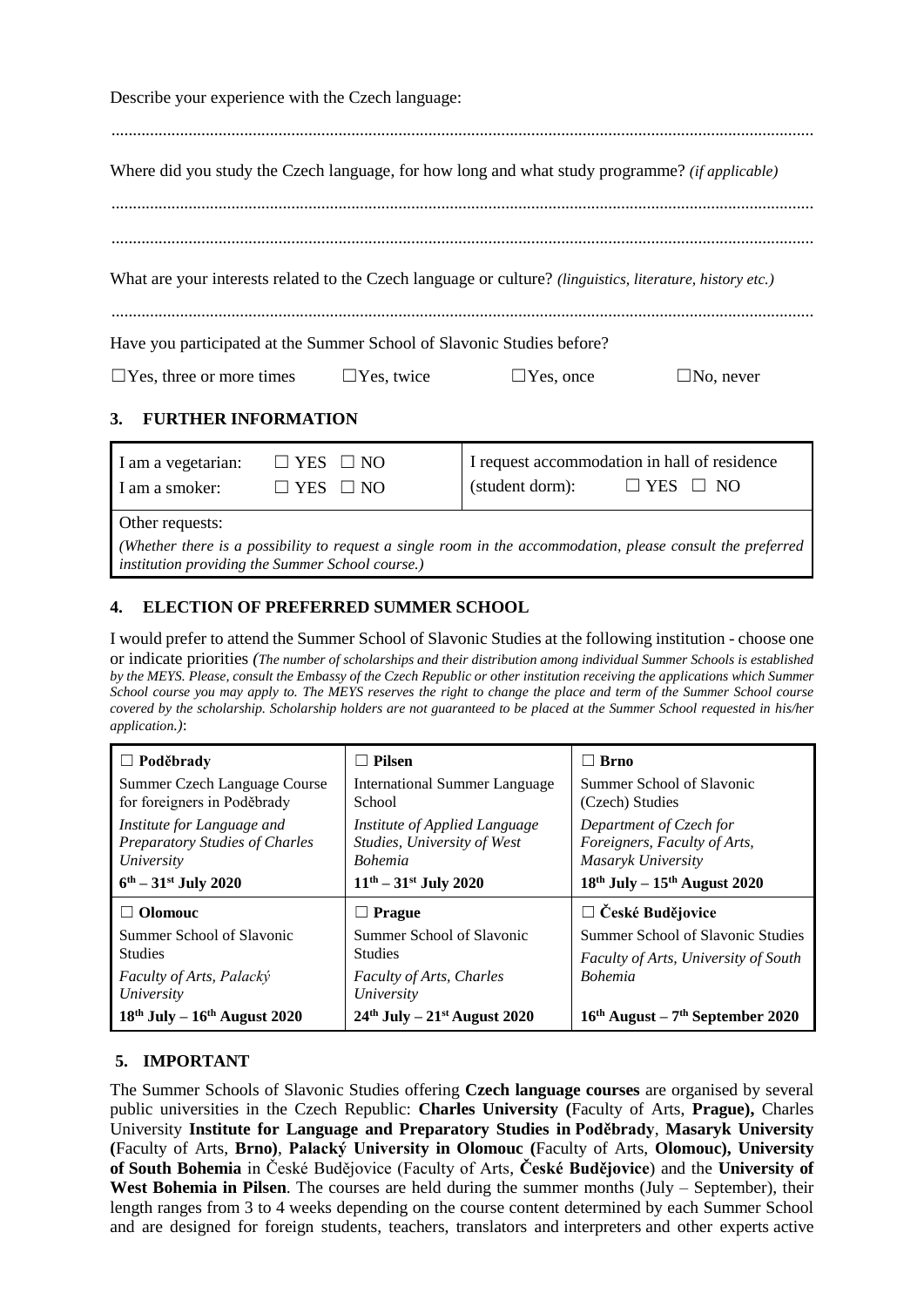in the field of Czech/Slavonic studies. Due to their broad scope they are, however, open to anyone else who is interested in the Czech language, literature, history and culture. The Summer Schools offer language courses at various levels of proficiency, seminars on the Czech literature, culture and history, free-time activities including theatrical, musical and dance performances, trips etc.

For more information please visit [our website.](http://www.msmt.cz/eu-and-international-affairs/summer-schools-of-slavonic-studies)

**Date of arrival/departure** – a scholarship holder will be provided with free board, lodging and other services covered by the scholarship only during the period of course offered by the respective Summer School.

**Health insurance** is NOT provided to scholarship-holders, who are advised to arrange a medical insurance policy for the period of their stay in the Czech Republic. More information can be provided by the consular section of the Czech Embassy in your country; EU/EEA medical insurance system is described on the website of the [Health Insurance Bureau.](http://www.kancelarzp.cz/index.php/en)

**Visa –** Information on the conditions of entry and residence of foreign nationals in the Czech Republic is available on the [website](https://www.mzv.cz/jnp/en/information_for_aliens/index.html) of the Ministry of Foreign Affairs of the Czech Republic.

**A scholarship holder is obliged, once he/she obtains information on acceptance, to confirm his/her attendance at the Summer School by sending a message to the contact e-mail [matus.ziga@msmt.cz](mailto:lucie.gregurkova@msmt.cz) and/or to the relevant contact at the Summer School (see below). If an admitted scholarship-holder cannot attend the Summer School concerned, he/she is obliged to inform the relevant contact person at the Summer School immediately.**

## **6. ANNEXES**

- Curriculum Vitae in Czech or English
- Passport / ID copy

## **7. DECLARATION**

By filing this application for the MEYS scholarship, I hereby acknowledge that my personal data provided in the application form and attachments thereto submitted for the purpose of selection proceedings as well as for the purpose of my possible later nomination will be processed by the respective diplomatic mission of the Czech Republic, by the Ministry of Education, Youth and Sports of the Czech Republic, by the Centre for International Cooperation in Education and by the appropriate host university or universities in the Czech Republic, to the extent that is necessary to address my application, in compliance with the Regulation (EU) 2016/679 of the European Parliament and of the Council of 27 April 2016 on the protection of natural persons with regard to the processing of personal data and on the free movement of such data, and repealing Directive 95/46/EC (General Data Protection Regulation). I also hereby acknowledge the fact that my aforementioned personal data will be forwarded to other state authorities in the Czech Republic provided that it is necessary for the processing of my scholarship application, and information on the outcome of my application will be conveyed to the respective nominating agency, i.e. to the appropriate diplomatic mission of the Czech Republic or the respective authority of the foreign state concerned. I also acknowledge that my personal data will be stored in analogue documents as well as in digital form by the Ministry of Education, Youth and Sports of the Czech Republic and by the Centre for International Cooperation in Education for a strictly necessary period stipulated in their respective File Retention and File Destruction Rules.

**I hereby declare that I intend to utilise the entire scholarship and attend classes during the whole length of the course if I am awarded a scholarship for participation in a Summer School of Slavonic Studies. I am aware of the fact that my place on the course may be offered to a substitute candidate if I miss more than 4 days of the course.**